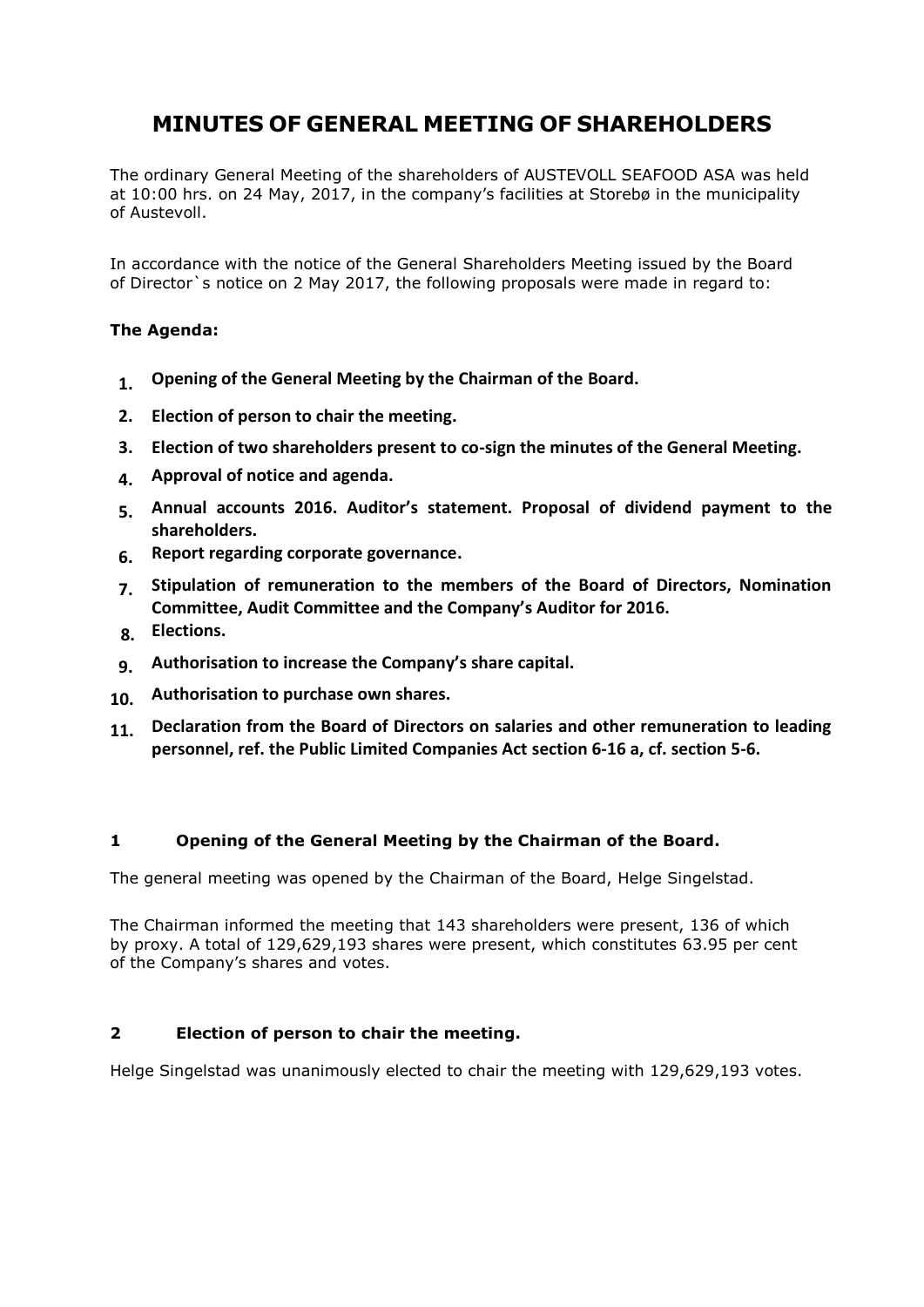# **3 Election of two shareholders present to co-sign the minutes of the General Meeting.**

Haakon Lie and Helge Møgster were unanimously elected to co-sign the minutes along with the Chair.

# **4 Approval of notice and agenda.**

The Chair asked whether there were any comments regarding the notice of the meeting or the agenda. Since no objections were forthcoming, the notice and agenda were thus unanimously approved.

# **5 Annual accounts 2016. Auditor's statement. Proposal of dividend payment to the shareholders.**

The Chair reported on the Company's annual accounts, report and the consolidated accounts for 2016 and the Board`s dividend distribution proposal. The Board`s proposed allocation of the annual profit of NOK 1,310,350,100 for 2016 implies that NOK 803,556,665 shall be transferred to other equity while NOK 506,793,435 shall be paid as dividends to the Company`s shareholders. Of the total dividend NOK 2,223,250 are related to the Company`s own treasury shares, and as such not paid out.

The general meeting resolved the following:

"The annual financial statements and report are approved.

*The Company shall pay dividends to its shareholders in the total amount of NOK 506,793,435 equivalent to NOK 2.50 per share.The distribution shall take place by paying equal amounts per share to those registered as shareholders in the company on the date of the General Meeting. The shares of the Company shall be traded ex dividend from and including 26 May, 2017. The dividends shall be paid out to the shareholders on 2 June, 2017.* 

The proposal was unanimously adopted.

# **6 Report regarding corporate governance.**

The Chair made reference to the provisions of section 5-6, fourth paragraph of the Public Limited Companies Act which states that in companies which are obliged to make statement on corporate governance in accordance with section 3-3b of the Norwegian Accounting Act, the ordinary annual general meeting shall include this statement in its deliberations. In the annual report for 2016, the company has described its principles and practice for corporate governance, and reference was therefore made to the statement in the annual report. It is not foreseen that the annual General Meeting shall vote on the report, and consequently it is submitted for information.

The General Meeting took note of the report.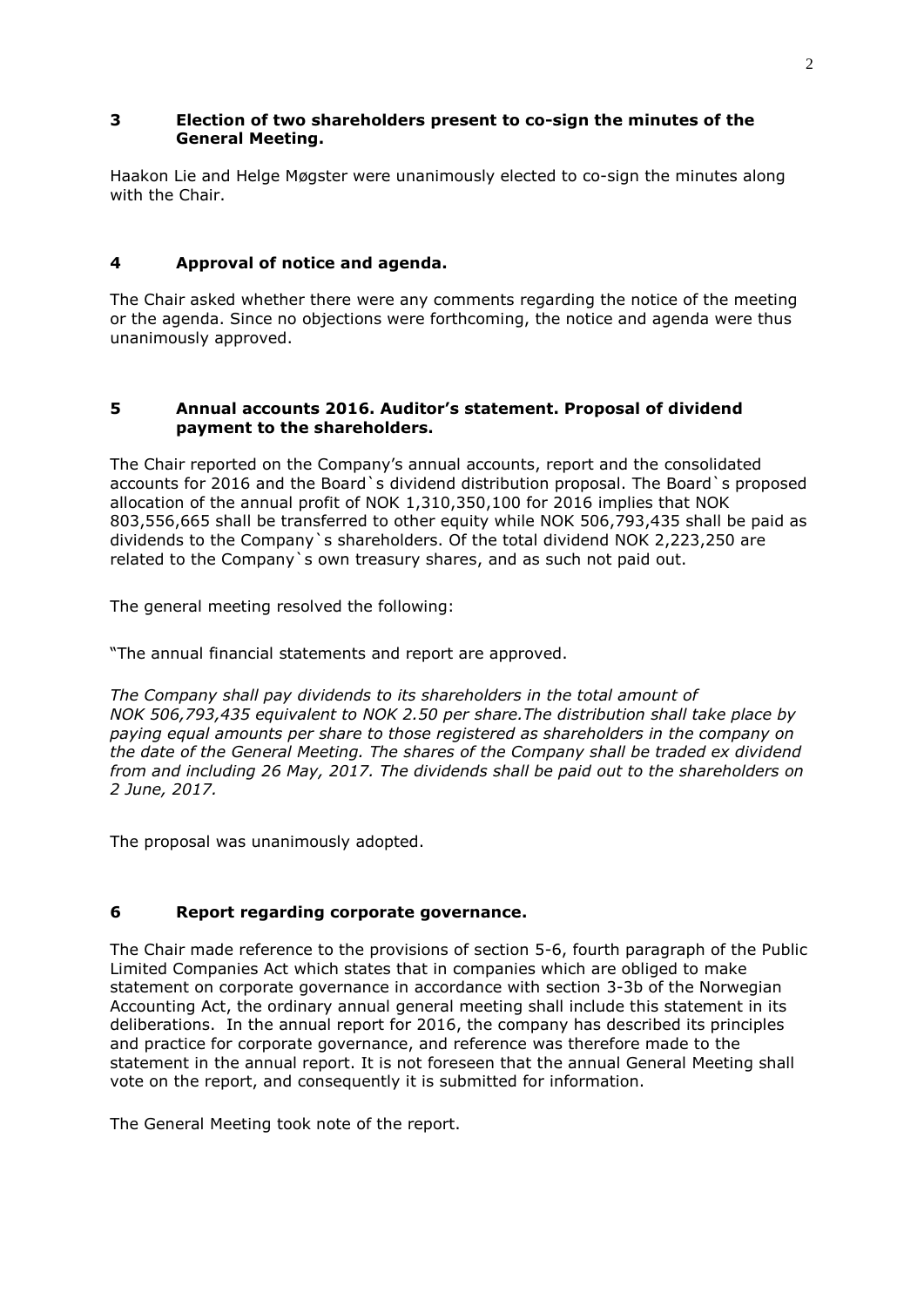#### **7 Stipulation of remuneration to the members of the Board of Directors, Nomination Committee, Audit Committee and the Company's Auditor for 2016.**

- a) The Chair told the General Meeting that the Nomination Committee has proposed to award and approve NOK 300,000 to the Chairman of the Board and NOK 175,000 to each member of the Board as remuneration for 2016. The proposal was adopted with 129,629,183 votes. 10 abstained.
- b) A proposal was tabled for remuneration of NOK 25,000 to each member of the Company's Nomination Committee for 2016. The proposal was adopted with 129,629,183 votes. 10 abstained.
- c) A proposal was tabled for remuneration of NOK 50,000 to each member of the Company's Audit Committee for 2016. The proposal was adopted with 129,629,183 votes. 10 abstained.
- d) The Chair tabled the Board's proposal that the Auditor's fees be paid as invoiced and totalled NOK 1,428,000 ref. note 5 in the company`s financial statements for 2016. The general meeting unanimously adopted the Board's proposal.

## **8 Elections.**

## **8.1 Board Elections.**

The Chair reported that three of the Board members are up for election this year, and they have all agreed to be re-elected. These are:

Oddvar Skjegstd, Deputy Chairman/Board member. Siren M. Grønhaug, Board member. Inga Lise L. Moldestad, Board member.

The Nomination Committee has recommended to re-elect these Board Members.

The Nomination Committee has also recommended to re-elect Oddvar Skjegstad to the post of Deputy Chairman of the Board of Directors.

Leif Teksum resign from the Board, and the Nomination Committee recommends election of Eirik Drønen Melingen as new Board member.

The Chair quoted the nominations from the Nomination Committee:

The Nomination Committee recommends the following candidates for the Board of Directors of Austevoll Seafood ASA:

- 8.1 a) Oddvar Skjegstad, for re-election, 2 years.
- 8.1 b) Siren M. Grønhaug, for re-election, 2 years.
- 8.1 c) Inga Lise L. Moldestad, for re-election, 2 years.
- 8.1 d) Eirik Drønen Melingen, for election, 2 years.
- 8.1 e) Oddvar Skjegstad, as Deputy Chairman, 2 years.
- 8.1 a) Oddvar Skjegstad was proposed for re-election. No other proposals came forth. Oddvar Skjegstad was re-elected for 2 years with 129,564,214 against 64,979 votes.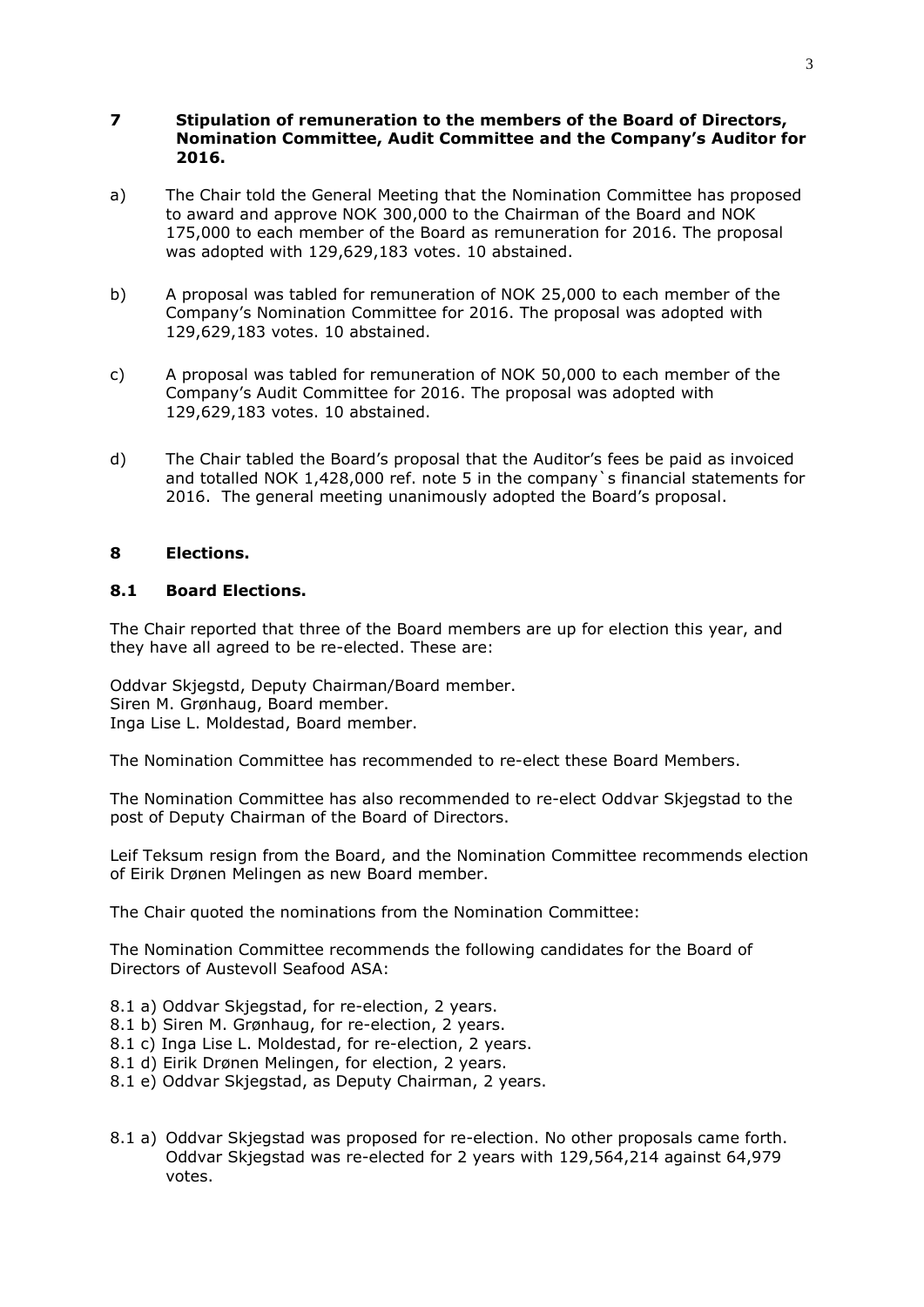- 8.1 b) Siren M. Grønhaug was proposed for re-election. No other proposals came forth. Siren M. Grønhaug was re-elected for 2 years with 129,594,669 against 34,524 votes.
- 8.1 c) Inga Lise L. Moldestad was proposed for re-election. No other proposals came forth. Inga Lise L. Moldestad was re-elected for 2 years with 129,564,214 against 64,979 votes.
- 8.1 d) Eirik Drønen Melingen was proposed for election. No other proposals came forth. Eirik Drønen Melingen was elected for 2 years with 128,701,946 against 927,247 votes.
- 8.1 e) Oddvar Skjegstad was proposed for re-election as Deputy Chairman of the Board of Directors. No other proposals were set forth. Oddvar Skjegstad was re-elected as Deputy Chairman with 129,598,714 against 30,479 votes.

*Accordingly, the Board of Directors elected by the shareholders consists of the following:*

*Helge Singelstad (Chairman, 2018), Oddvar Skjegstad (Deputy Chairman, 2019), Helge Møgster (board member, 2018), Inga Lise L. Moldestad (board member, 2019), Lill Maren Møgster (board member, 2018), Siren M. Grønhaug (board member, 2019), Eirik Drønen Melingen (board member, 2019).*

## **8.2 Election of the Nomination Committee.**

The Chair announced that none of the members of the Nomination Committee are up for election at this General Meeting.

## **9 Authorisation to increase the company's share capital.**

The Board put forward the following proposal for power of attorney:

- 1. The Board of Directors is granted authorisation to increase the company's share capital by up to NOK 10,135,868 by the subscription and issue of up to 20,271,737 shares each with a nominal value of NOK 0.50.
- 2. This authorisation shall be valid until the date of the company's Ordinary General Meeting in 2018, but not later than 30 June, 2018.
- 3. The authorisation comprises the right to depart from the shareholders' right of priority with regards the subscription of new shares.
- 4. The authorisation covers the right to increase the company's share capital via capital inflow in instruments other than money.
- 5. The authorisation does not comprise resolution regarding mergers, according to the Public Limited Companies Act Section 13-5.

This proposal has been made on the grounds that the Board of Directors requires necessary freedom of action, under appropriate circumstances, to quickly access new capital for the financing of new purchases, acquisitions etc., or to issue new shares as a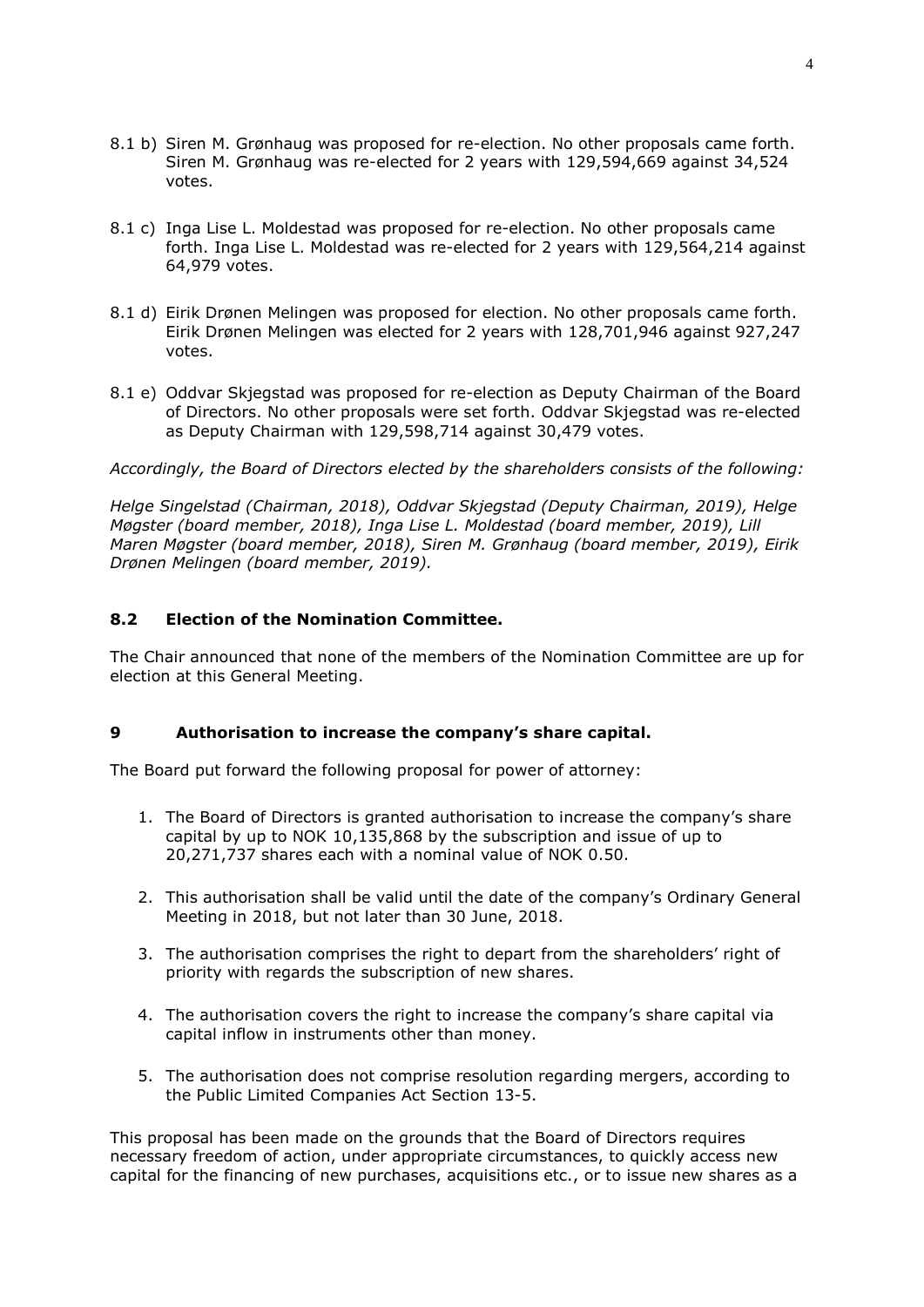form of payment for potential acquisitions. The Board's proposal was adopted with 129,629,169 votes against 24 votes.

#### **10 Authorisation to purchase own shares.**

The Board of Directors presented the following proposal to the General Meeting regarding authorisation for purchase of the company's own shares:

- *1. The Board of Directors is granted authorisation to acquire up to 10% of the company's shares, in accordance with the regulations in the Public Limited Companies Act chapter 9 II.*
- *2. The highest nominal value of the shares which the Board of Directors is authorised to acquire is NOK 10,135,868. The lowest price which can be paid per share is NOK 20, and the highest price is NOK 150 per share.*
- *3. Within the framework of the Public Limited Companies Act, the Board of Directors is granted the authorisation to decide upon how to acquire and apply own shares, paying due consideration to the equal rights principle, according to which no one person shall have particular or special benefit of such acquisitions.*
- *4. This authorisation shall be valid until the date of the company's Ordinary General Meeting in 2018, but not later than 30 June, 2018.*

*This proposal has in main been made on the grounds that own shares can, based on requirement, be used as a form of payment for potential acquisitions of other companies and similar.*

The Board's proposal was adopted with 128,767,872 votes. 861,321 abstained.

## **11 Declaration from the Board of Directors on salaries and other remuneration to leading personnel, ref. the Public Limited Companies Act section 6-16 a, ref. section 5-6.**

The Chair read the declaration from the Board of Directors. The Chair reported specifically that the Company's defined benefit pension scheme was terminated as from end December, 2016. Further it was advised that the Company does not have share value based remuneration arrangements for leading personnel, and that the declaration shall be submitted for voting as a whole. The declaration was submitted for an advisory vote.

The declaration was approved with 124,043,452 against 5,585,741 votes.

## **Conclusion.**

The Chair informed the meeting that there was no further business to transact, and thanked those present for their attendance.

The general meeting was thereafter declared concluded.